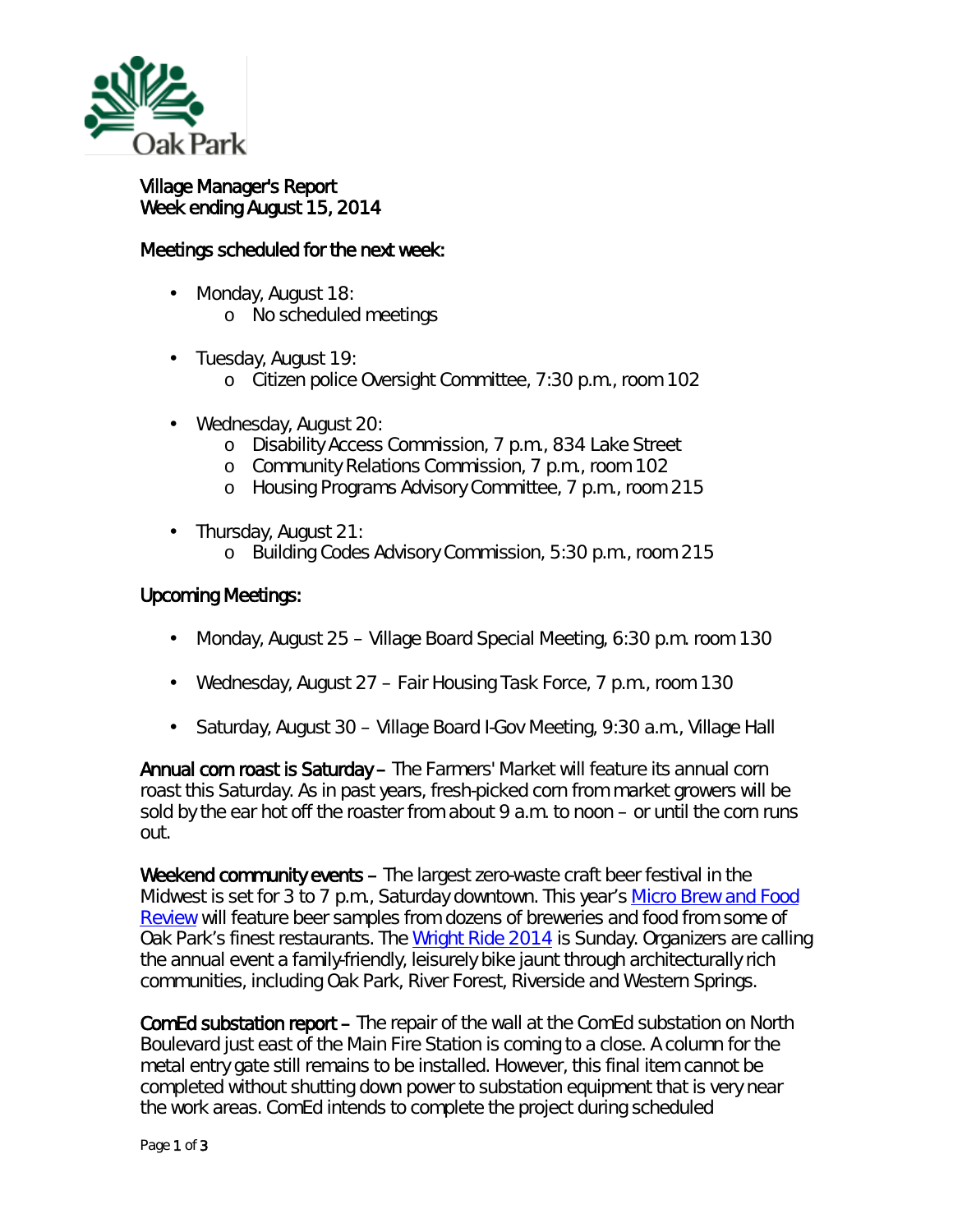maintenance power outages on Aug. 19 and 20, and Sept. 15. North Boulevard will be reduced to one lane on each of these days. These dates may change as planned outages are dependent upon weather and other conditions that affect ComEd service in Oak Park and the surrounding communities served by the substation.

Capital improvements – The surface of Van Buren Street has been milled off and asphalt pavement was replaced this week as part of the water main construction project in the area. All affected roads are scheduled to open to traffic next week. Bids are being sought to replace the water main on Forest Avenue adjacent to the Lake & Forest Garage, with a contract expected to come to the Village Board on Sept. 2. Drainage and concrete work, as well as street milling have been completed on Grove Avenue, Lombard Avenue, Taylor Avenue and Berkshire Street as part of state-funded resurfacing projects. The first layer of asphalt has been applied to all of the streets except Grove, which was expected to be completed by the end of this week. Work is underway on the 100 and 200 blocks of Clinton Avenue as part of our local street and parking lot resurfacing program. Micro-paving of various streets should be completed this week, with pavement markings installed next week. While all major pavement patching is complete, the contractor has been given a list of locations where additional attention is needed and vehicle detector loops for traffic signals need to be replaced at various locations. Sidewalk replacement began this week, with all work near schools scheduled to be completed before the new school year begins on Aug. 25. Pre-construction meetings were held this week for the Ridgeland Avenue resurfacing and green alley projects. Review of the sewer video reports continued.

Public Works Activities – Restoring pavement and related items where excavations were necessary to repair water leaks continued, as did pavement striping at various locations. Crews also focused on repairing trip hazards in the brick walkways in the downtown business district. A catch basin at 455 Greenfield St., a broken fire hydrant at 6645 North Ave. and sinkholes at 737 N. Taylor Ave. and 807 S. Cuyler Ave. were repaired. Water service upgrades were completed at 1147 S. Scoville Ave. and 1152 S. Harvey Ave. as part of the lead abatement program. Catch basins were cleared between Austin Boulevard and Harlem Avenue and North Avenue and Chicago Avenue to help reduce localized street flooding in heavy rain events. Crews participated in training to change meter register heads and safe trenching, shoring and excavation. In addition to responding to ongoing service requests from property owners, Forestry crews also dealt with some damage caused by Monday's storm, including removing a large limb that fell on two vehicles at 35 Washington Blvd. Stump grinding and removals of dead, diseased and EAB infested trees continued. Proposals are being sought for the parkway tree inventory planned for fall and for a supplemental contract for removal of large trees.

Page 2 of 3 The Moving Wall remembrance ceremony – Fallen soldiers from Oak Park, Berwyn, Brookfield, Cicero, Forest Park, La Grange, LaGrange Park, Lyons, Stickney and Western Springs were remembered in a ceremony Saturday, August 9 in Berwyn's Proska Park where **The Moving Wall**, a half-size replica of the Vietnam Veterans' Memorial in Washington, D.C. was displayed. Village Manager Cara Pavlicek represented the Village at the ceremony for Oak Park soldiers PFC Randall Bruce Anderson, CPL Paul Joseph Bonetti, SSG Donald Norman Cartland, LCPL William Grant Dailey Jr, 2LT Neil Allen Kroger, PFC Robert Dennis Martin, CPT Joseph Paul Nolan Jr. and CPL Harold Sean Turskey. The names of these residents are among the